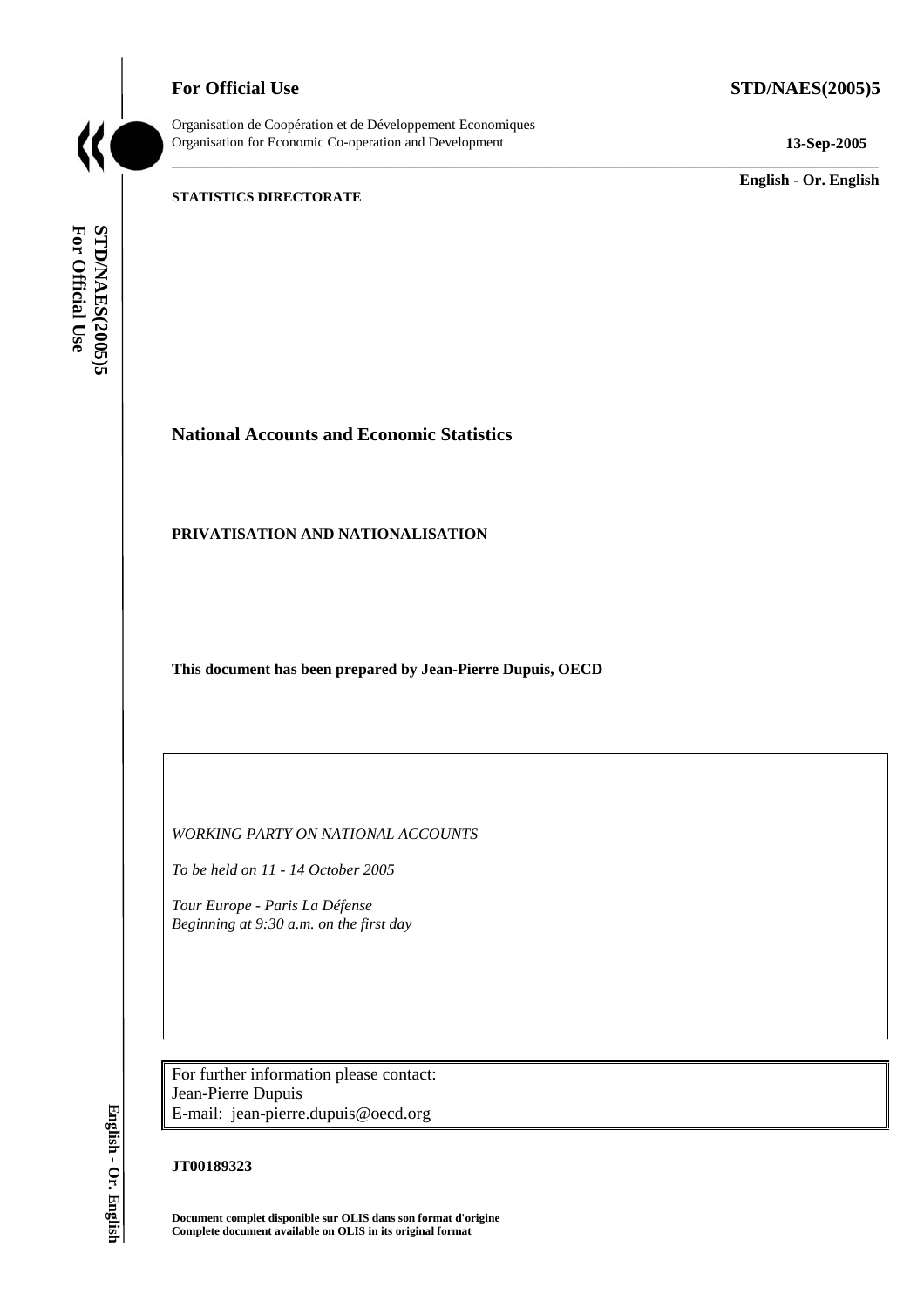#### **PRIVATISATION AND NATIONALISATION**

Paper presented at the fourth meeting of the TFHPSA Washington, DC – October 3-6, 2005

#### *Executive summary*

*The recording of privatisation operations is not dealt with in the 1993 SNA. This paper intends to develop recommendations, based on the SNA conceptual framework, in light of the experience of the recent past. It borrows mainly to the ESA95 manual on government deficit and debt (Eurostat) and to the GFS Manual 2001 (IMF).* 

*The main recommendations encompass the case of direct privatisation (direct sale by a government unit) and the cases of indirect privatisation (the sale is made through another public entity, often a public holding company). Some special cases are also dealt with.* 

*The overall rationale is that privatisation operations entail a reshuffling of assets in the balance sheet of the government. The sale of assets generates no flow of income in favour of the government.* 

*The three main recommendations are the following:* 

- *1. The sale of shares and other equity in a public enterprise is a financial transaction, to be recorded in the financial account.*
- *2. The sale of a non-financial asset is to be recorded is the capital account.*

*NB: In all cases when there is a payment to government from the proceeds of sale of assets (financial or non-financial) by a public holding company, the payment is a financial transaction.* 

*3. The purchase of shares (nationalisation) is a financial transaction, except if this is operated by mean of confiscation (this is another flow).* 

*Under the denomination of «privatisation », several types of statistical issues may be considered. The focus in this paper is on the recording of the sale of government assets – the typical case of "privatisation", especially when it concerns the sale of stake in a public corporation. This sale can be made either directly by government units, or indirectly through controlled corporations (often public holding corporations), agencies or special purpose entities. The overall statistical treatment should also*  encompass the reverse transaction: the purchase of assets by government units (the case of *nationalisation).*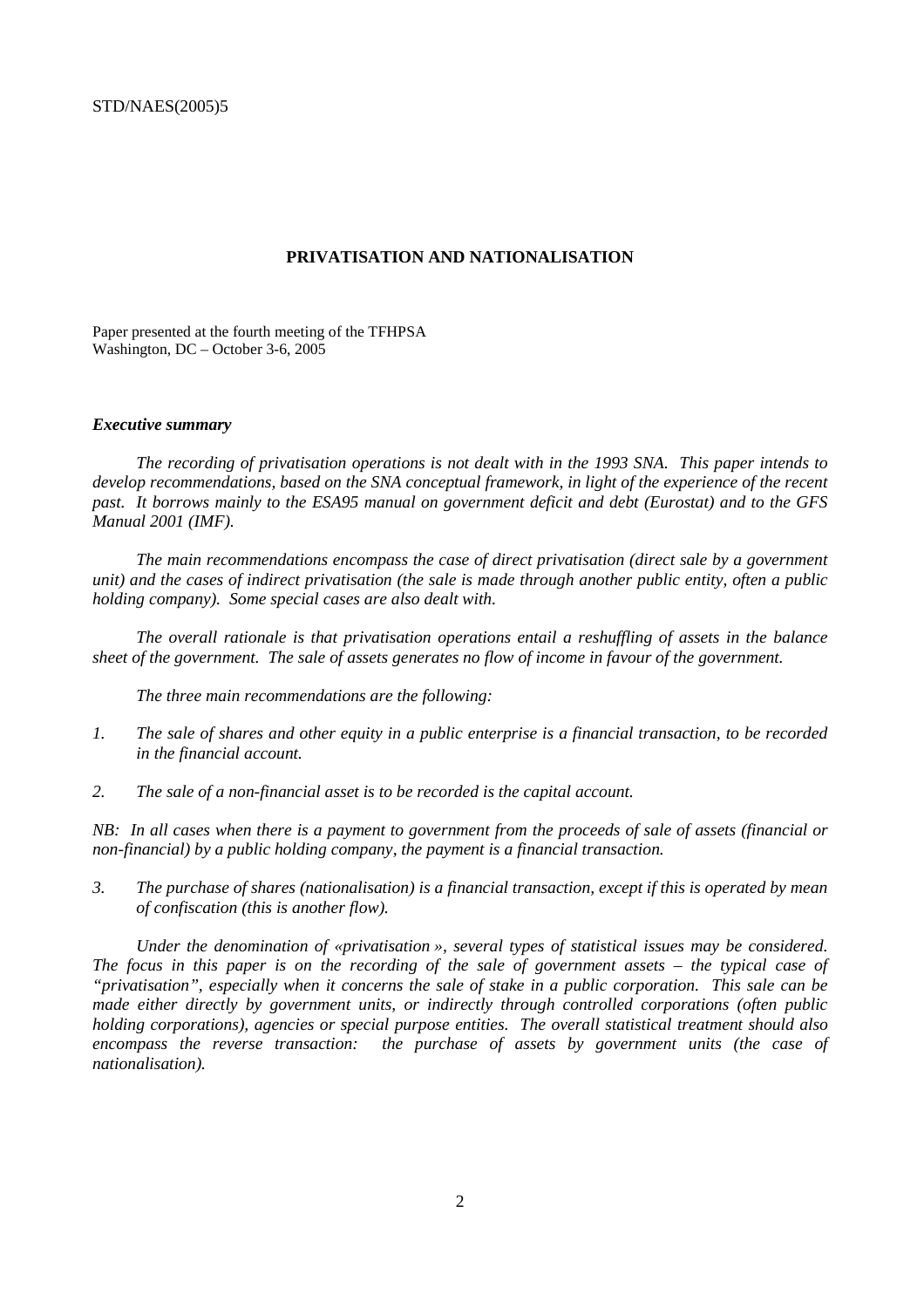#### **Background and reasons for change the SNA**

1. These issues were not dealt with in the 1993 SNA, although the general conceptual and accounting framework allows for developing adequate recommendations. The "privatisation" issue was one of the five priority issues defined by the Task Force on Harmonisation of Public Sector Accounting. It has been put forward under issue 25 in the list adopted by the advisory Expert Group for the SNA updating project.

2. Privatisation operations were increasingly undertaken by governments starting from the mid-eighties in most western countries. The transition to market economy in the Central and Eastern Europe during the nineties was also a context where these operations were developed on a large scale. It is also a challenge on other continents.

3. Given the significant impact of these operations on the government deficit and debt in the European context, Eurostat had to organise the reflection and the discussions in order to interpret the SNA and ESA framework in this domain. The result of this reflection is the ESA95 manual on Government Deficit and Debt (EMGDD second edition, part II, 2002). The GFS Manual 2001 of the IMF also adapted its recommendations to this new situation (see the recommendations in §9.38-39). Moreover, the IFRS and the IPSAS have also developed accounting prescriptions (domain of property, plants and equipments…).

4. The SNA update is an opportunity to supplement the conceptual framework, and develop recommendations in order to ensure adequate recording of this sort of operations. Often presented as oneoff transactions, they have significant impact on national accounts aggregates and balances, especially for the general government sector.

**Recommendation 1: sale of financial assets** 

**The sale of shares and other equity in a public enterprise (privatisation) is a financial transaction, recorded in the financial account. This flow corresponds to a reshuffling of financial assets in the balance sheet of the government.** 

**If the sale of shares and other equity in a subsidiary is made by a public holding corporation – or any other kind of public agency –, the payment of all or part of the sale proceeds to the government is a financial transaction.** 

**Recommendation 2: sale of non-financial assets** 

**The sale of a non-financial asset is a non-financial transaction recorded in the capital account.** 

**However, if the sale of a non-financial asset is made by a public holding company – or any kind of public agency –, the payment of all or part of the sale proceeds to the government is a financial transaction, recorded in the financial account.** 

**Recommendation 3: nationalisation** 

**Nationalisation of private corporation by mean of confiscation is to be recorded as an uncompensated seizure, to be recorded in the other change in the volume of assets account** 

**Nationalisation of a private corporation by mean of purchase of shares (at market price, by mutual agreement) is a financial transaction, to be recorded in the financial account.**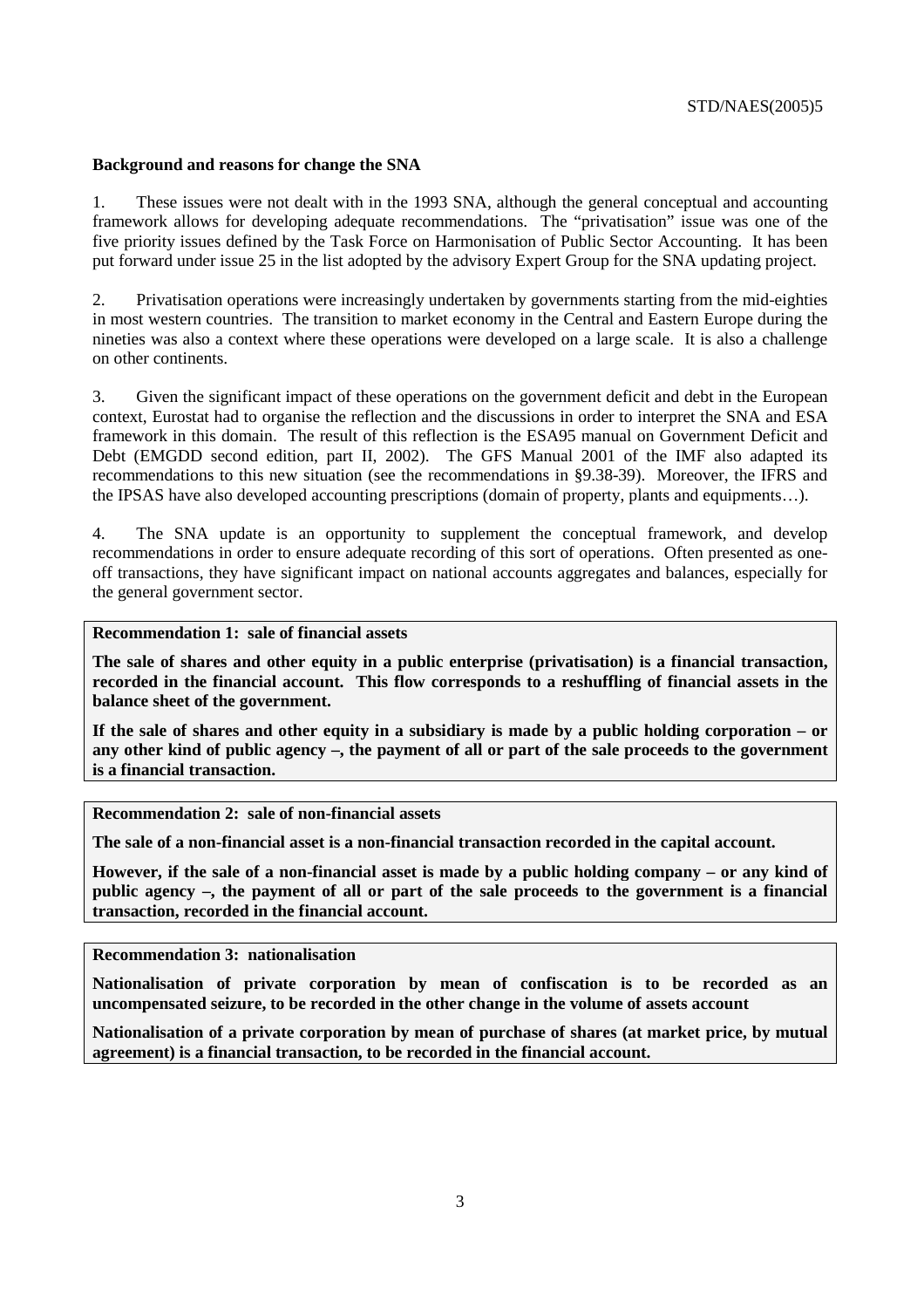#### STD/NAES(2005)5

## **I PRIVATISATION**

5. Definition: privatisation means usually the giving up of control, by the general government over a public enterprise, primarily by the disposal of shares and other equity in this enterprise. This issue is not dealt with in the 1993 SNA. The word "privatisation" is not quoted.

6. Beyond the typical case of privatisation (the disposal of shares and the giving up of control), the issue to be clarified in this paper is the recording in national accounts of the sale of assets<sup>1</sup>, whether it involves a loss of government control or not. In effect, the loss of control as such is neither a transaction, nor it implies a change of institutional sector classification<sup>2</sup>.

7. The issue is the recording of a transaction, made by mutual agreement. This transaction results in restructuring / reshuffling of assets in the balance sheet of the government, what is – as such - neutral on the net worth. The sale of assets generates no flow of income in favour of the government, and in particular no flow of property income (dividend). Income is generated by the entrepreneurial income and not by sale of assets.

8. However, the government often uses the service of financial intermediaries to achieve the privatisation process (valuation of the assets, practical implementation of the sale on the market), even in the context of a direct sale of assets. These expense – the purchase of a financial service - have to be recorded as intermediate consumption. This has an impact on both the net lending / net borrowing and the net worth of the government sector.

In the general case (see I.1 below), the transaction is a sale of financial assets.

## *I.1 General pattern: the sale of financial assets*

#### *a) Direct sale of financial assets*

9. The direct sale of financial assets is a financial transaction recorded in the financial accounts of the units involved (the general government and the corporation). It is a withdrawal of shares and other equity (F.5) from the corporation. The counterpart transaction is usually for the government an increase of liquid assets (currency and deposits, F.2).

NB: If the public corporation was not incorporated, the first step in the privatisation process is usually to change the status of the corporation and to issue shares.

#### *b) Indirect sale of financial assets*

 $\overline{a}$ 

10. This is the case where the sale of shares in a corporation is not done directly by the government – usually the central government - but by a public corporation (often a public holding corporation) or any kind of agency classified outside the general government sector. In other words an entity acts as an "intermediary" between the government and the corporation to be sold (entirely or partially). In this case, all or part of the proceeds of the sale is paid back to the government.

11. The indirect sale of financial assets is a financial transaction to be recorded in the financial accounts of the units involved, even in the case where the selling unit would transfer only part of the proceeds to its

 $1$  This paper focuses on the recording of sale transactions made by the government. However, in the general cases of sale of assets, the recommendation is worth also for any other units and sectors.

 $2^{2}$  Except when compiling accounts for the public sector.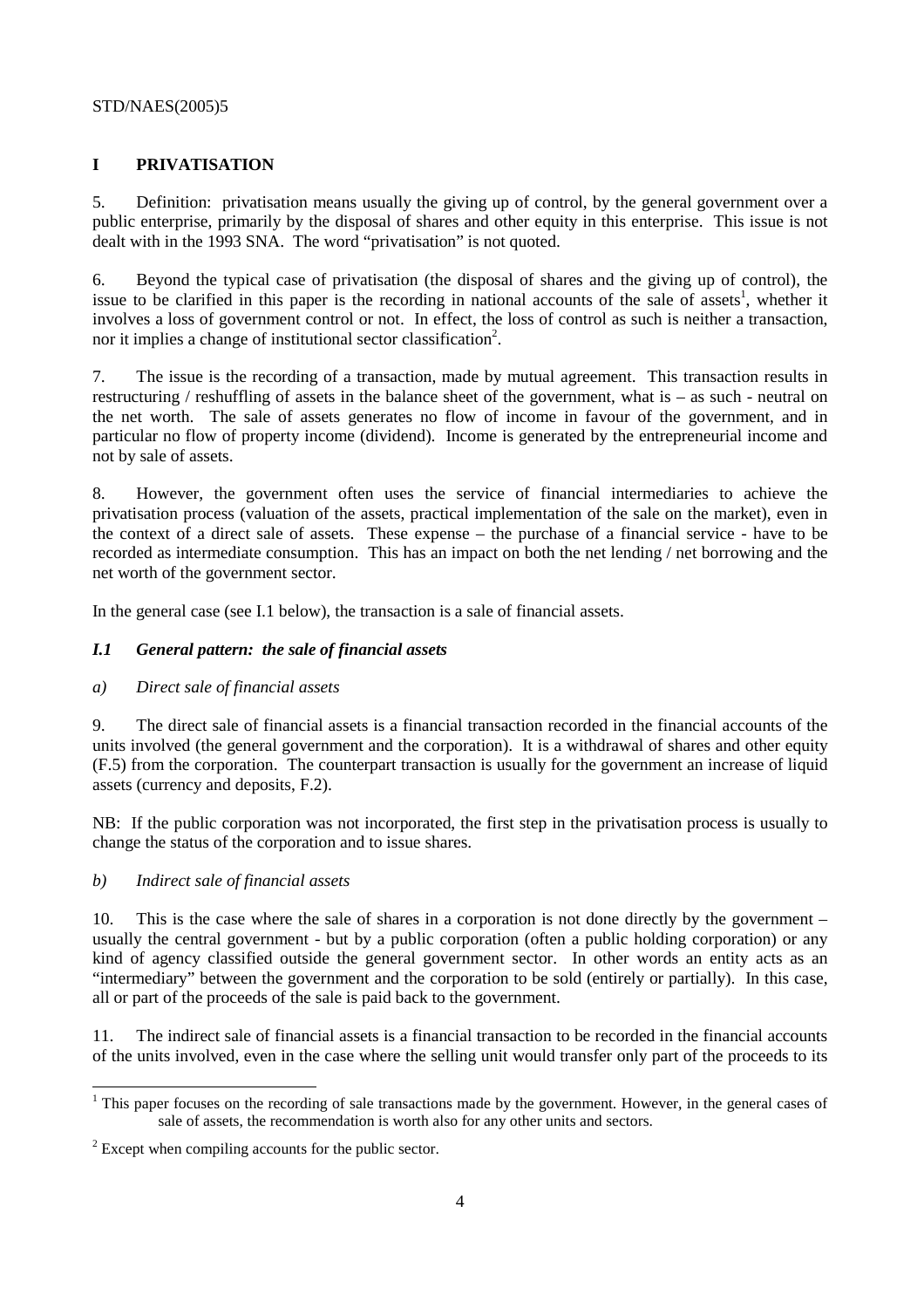owner, the government. Provided that the selling public entity is an institutional unit; it is recommended to record the flows in two steps:

- The sale of shares by the public unit: this is a classical and direct sale of financial assets, to be recorded as recommended in §9, above (except that the government sector is not involved at this stage).
- The transfer of the sale proceeds (in F.2) to the government is also a financial transaction: the flow in F.2 has a counterpart flow, which is a decrease of the government equity (F.5) in the public unit.

## *I.2 The sale of non-financial assets*

#### *a) Direct sale of non-financial assets*

12. The direct sale of a non-financial asset is recorded in the capital account, with a counterpart entry in the financial account (F.2). The transaction in the capital account will be a decrease in GFCF (P.51) if this is the sale of a fixed asset, or a decrease in another asset, K.2 for instance, if this is a non-produced asset (land etc.).

#### *b) Indirect sale of non-financial assets*

13. The sale of a non-financial asset by a (non-government) public unit is recorded in the capital account of this unit. However, if the proceeds of the sale are paid back to the owner (the government), this is a financial transaction (F.2), to be recorded in the financial accounts of the unit involved. The counterpart flow will usually be a decrease of the government equity (F.5) in the public unit. This reflects the liquidation of assets in this unit.

#### *I.3 Specific pattern: the restitution of assets to former owners*

In the context of restoring property to previous owners, for instance in the case of "transition countries", two types of restitutions need to be examined:

#### *a) Restitution in kind*

14. If non-financial assets (land or buildings for example) are returned back to the former owner, two cases may require different recordings:

- The asset to be returned is roughly the same as the one confiscated in the past (case of non-produced asset): similarly to the former uncompensated seizure (K.8), the flow should be recorded in the other change in the volume of assets account.
- The asset is different in appearance and value (case of produced tangible assets): this should be recorded in the capital account as a negative capital formation (P.5), counterbalanced by a capital transfer in kind (D.99).

#### *b) Restitution through financial compensation*

15. Restitution through financial compensation should be recorded as a capital transfer (D.99) counterbalanced by a change in the financial asset used for the transfer (F.2, if currency and other deposits).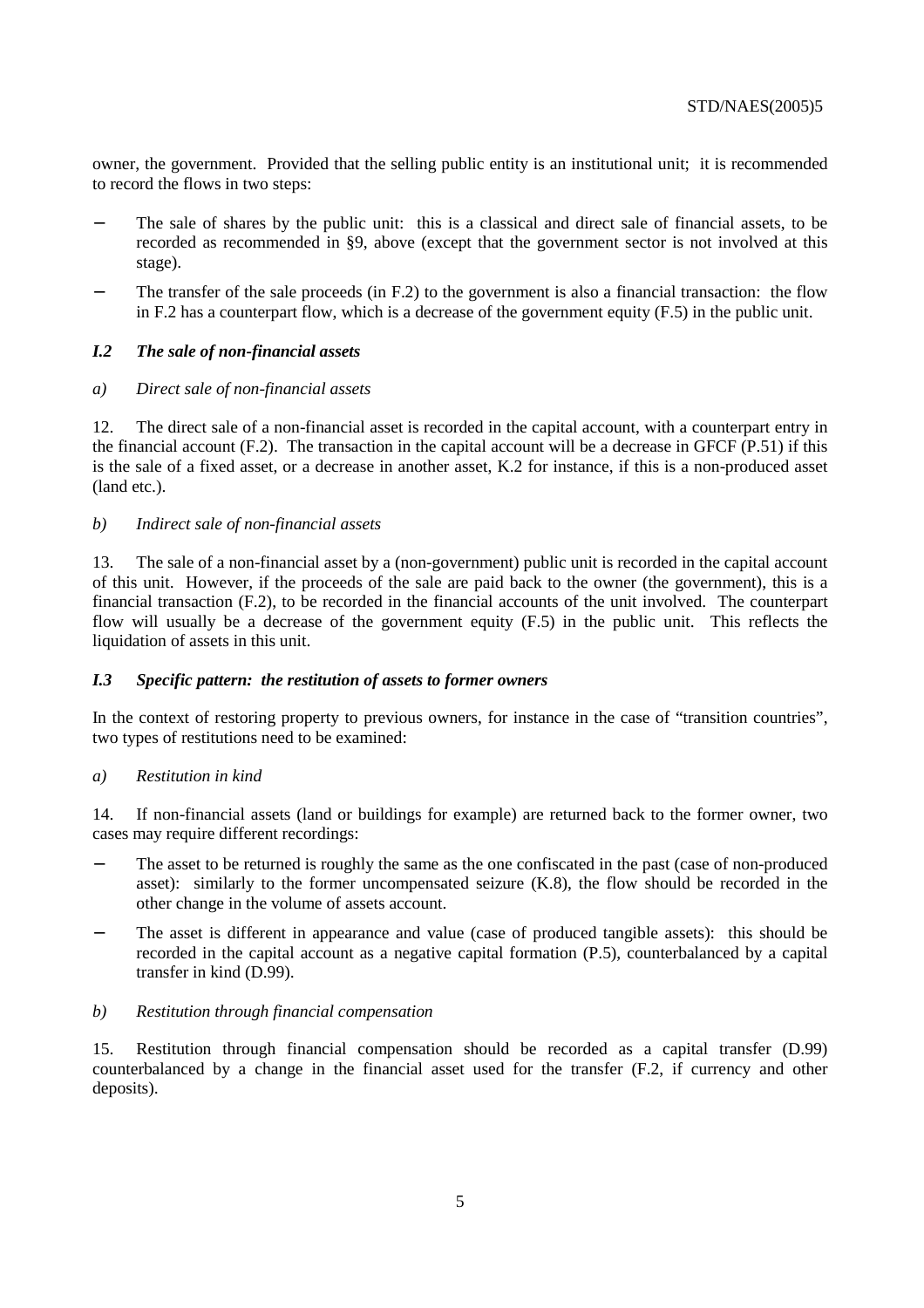#### STD/NAES(2005)5

## *I.4 Two special cases*

#### *a) Indirect privatisation and restructuring agency*

16. It may happen that the government manages privatisation in close relation to restructuring other public sector enterprises through a public holding corporation or any other kind of public agency (or special purpose entity) acting as a "restructuring agency". In such a context, the proceeds of the sale of shares will not be paid back to the government (like in the usual case of indirect sale of financial assets, see above I.1 b, §11), but kept by the restructuring agency to inject capital in other enterprises in any possible way (grants, loans etc.). This may challenge the sector classification of the restructuring agency and/or the recording of the transactions (sale proceeds, capital injections…).

- 17. Two main possibilities should be envisaged in national accounts:
- The restructuring unit is a real holding company controlling and directing a group of subsidiaries and only a minor part of its activity is dedicated to channelling funds in the way described above, on behalf of government and for public policy purposes. The favoured solution in this context would be to reroute the transactions made on behalf of government (see SNA93, §3.24, or "Recognizing the principal party to a transaction", §3.31), through the government itself.
- The restructuring unit, whatever its legal status, acts as a direct agent of government and is not a market producer. Its function is rather to restructure and change the ownership status of public enterprises, and channelling funds from one unit to the other to redistribute income and wealth. This unit should be classified in the general government sector.
- *b) Privatisation and securitisation*

18. Another possible arrangement – also possible in the above-described context - is the case where an agency would securitise the shares and make a prepayment to the government (from borrowing on the market). In addition to the issue of sector classification of the agency (see the paper on "Securitisation"), it should be made clear that any payment linked to the sale of financial assets should be recorded as a financial transaction and have no impact on the net borrowing / net lending.

#### **II NATIONALISATION**

19. Definition: nationalisation means the taking of control by the government over assets and over a corporation, usually by acquiring the majority or the whole stake in the corporation.

20. There are two basic means by which government may take assets or corporations into public ownership. The first of these is via appropriation or confiscation of the assets. The second is by purchasing the assets from their current legal owners.

#### *a) Appropriation / confiscation*

21. This change in ownership of assets is not the result of a transaction made by mutual agreement. Therefore, this should be considered as an uncompensated seizure (K.8) in the System (SNA, §12.38), to be recorded in the other change in the volume of assets account.

#### *b) The purchase of shares*

22. This is the most common way of nationalisation: to obtain control over a corporation the government will buy all or part of the shares in the corporation, at a price which is close to the market